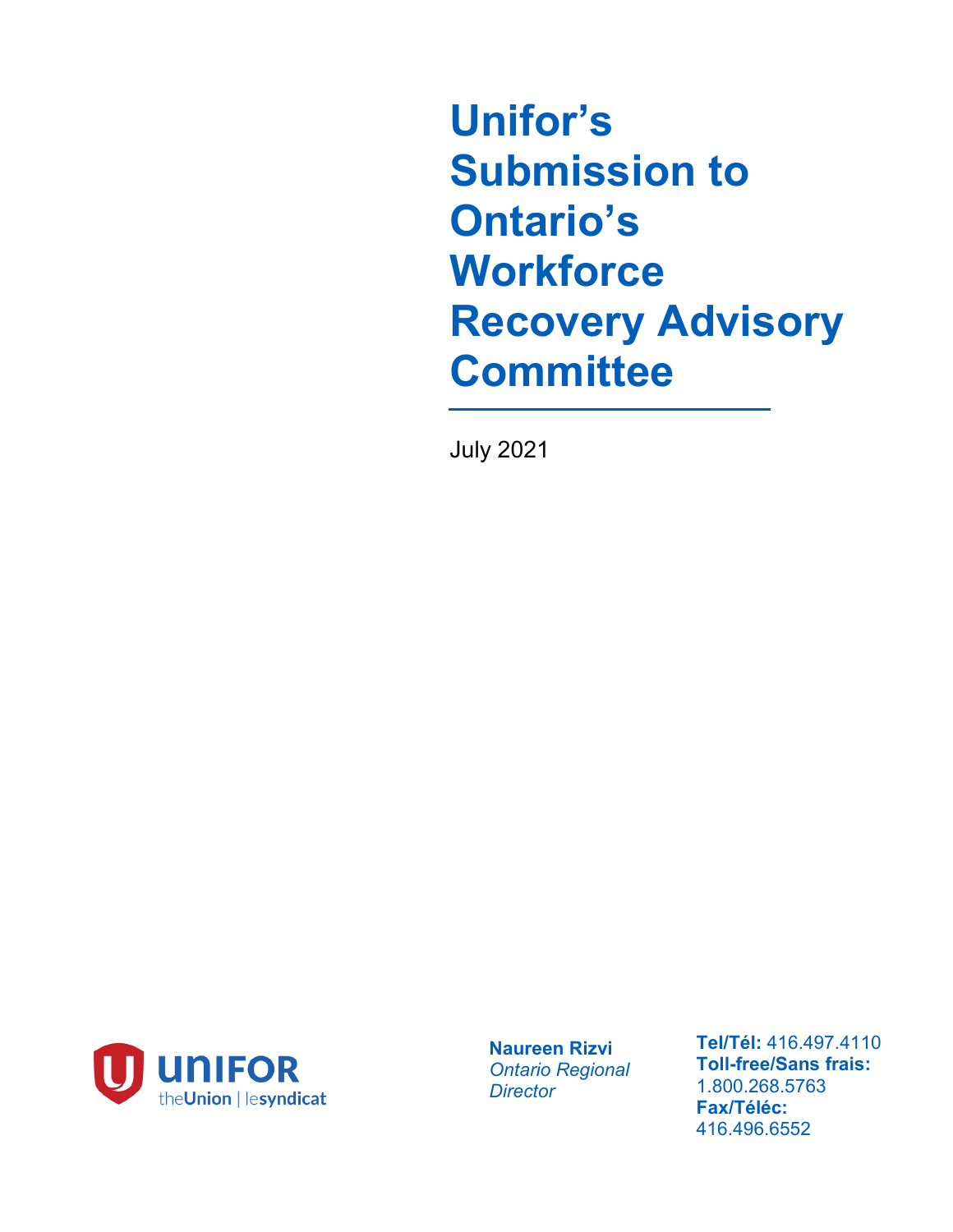# Table of Contents

| Investments in essential skills training, multi-stakeholder skills and development   |  |
|--------------------------------------------------------------------------------------|--|
| Stronger labour standards to encourage good job growth – incentivizing labour market |  |
| Recovery pillar #2: Strengthening Ontario's competitive position:  11                |  |
|                                                                                      |  |
| Investments in core social infrastructure, including Pharmacare, child care, public  |  |
|                                                                                      |  |
|                                                                                      |  |
|                                                                                      |  |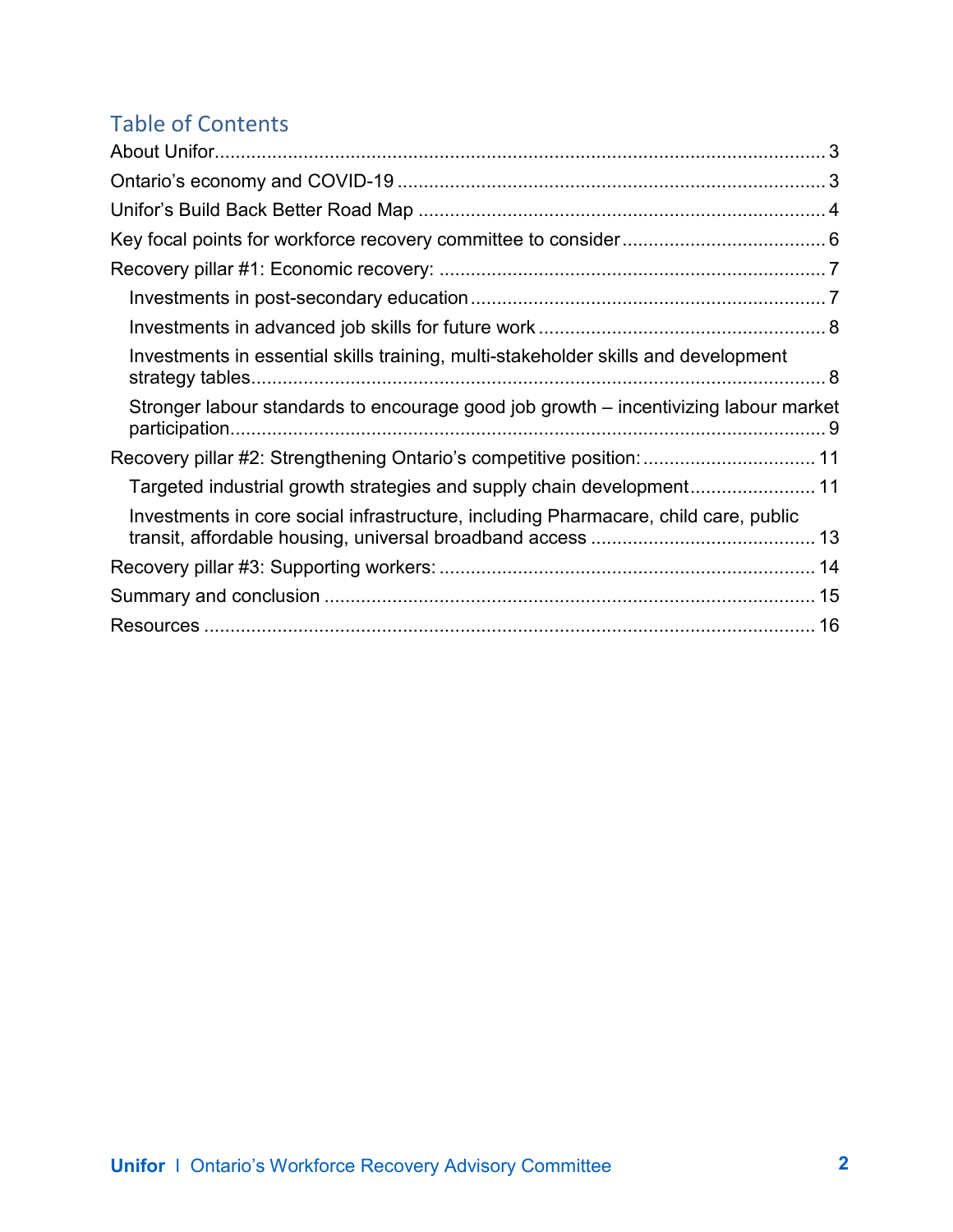# <span id="page-2-0"></span>About Unifor

Unifor represents approximately 163,000 members in Ontario ranging across diverse sectors including retail, tourism, gaming, warehousing and delivery, auto, aviation, health and long term care, telecommunications, media, post-secondary education, mining, and oil and gas, among others.

Many of our members have been on the frontlines of the COVID-19 crisis and have experienced firsthand its toll on Ontario's workers and their families. Our submission to the Workforce Recovery Advisory Committee draws on the hard lessons that our members have had to learn while contending with COVID-19 and the economic fallout from the pandemic, which severely impacted a number of sectors that Unifor represents.

In what follows, attention is first drawn to some of the primary sectoral and labour market challenges in Ontario during the crisis, before tackling the three pillars identified by the committee as the main touchstones for the future of work in the province.

### <span id="page-2-1"></span>Ontario's economy and COVID-19

As Unifor's monthly *[Labour Market Insights](https://www.unifor.org/en/resources/labour-market-insights)* report has documented over the past months, Ontario's labour market experienced some of the most severe disruptions during the COVID-19 crisis, with an unemployment rate that has been, on average, higher than most other Canadian regions. Only Atlantic Canada has experienced higher, sustained unemployment since the beginning of the pandemic.

At the peak of the first wave in May 2020, Ontario lost well over 1.1 million jobs, which accounted for approximately 14% of its labour force. The unemployment rate hit 13.5% and the employment rate fell by nearly 8 percentage points from February to May 2020. While there was a slight improvement after the first and second waves of the pandemic, the belated reintroduction of public health measures during the third wave has meant that the unemployment rate continues to hover around 9-10%. In May 2021, [four of the](https://www.ontario.ca/page/labour-market-report-may-2021)  [top five](https://www.ontario.ca/page/labour-market-report-may-2021) census metropolitan area (CMA) unemployment rates in Canada were in Ontario: Belleville, St. Catharines-Niagara, Windsor, and London.

Of course, these impacts were highly unequal and experienced differently depending on where one was located in the labour market. For example, between February and May 2020, part-time jobs in Ontario declined by nearly 30% compared to 12% for full-time jobs. Meanwhile, the provincial unemployment rate for women – which had been on par with men prior to the crisis – surged ahead by a full percentage point by May 2020 and has remained elevated since. Perhaps most strikingly, nearly a third of youth aged 15 to 24 were in the ranks of the unemployed by May 2020, compared to just one out of ten at the start of 2020. In addition, Indigenous people experienced a larger increase in unemployment compared to non-indigenous people across Canada, including in Ontario. In other words, the crisis laid bare the significant barriers that the most vulnerable cohorts of workers face in obtaining secure, well-paid employment in Ontario.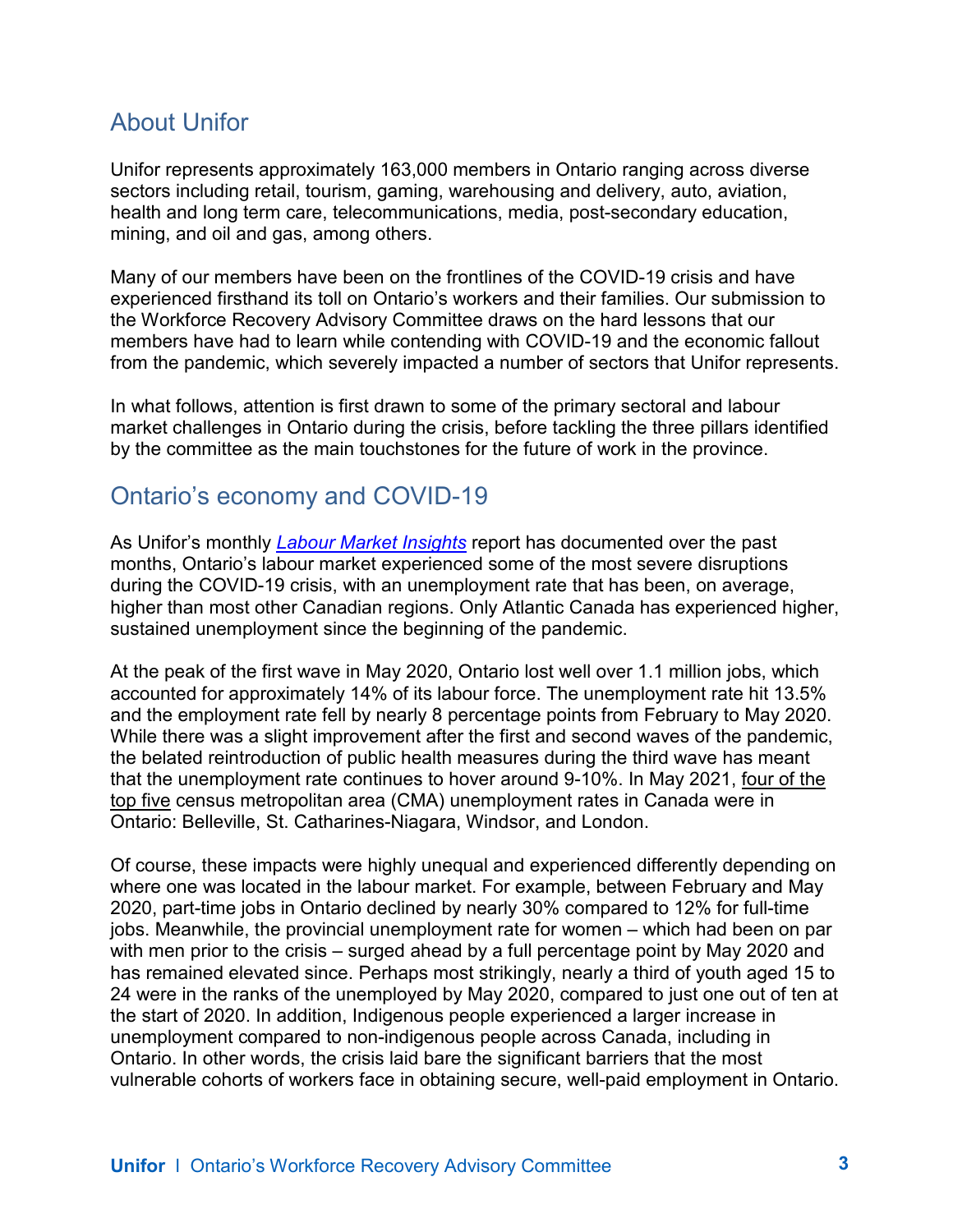The deep labour market inequalities that the COVID-19 crisis underscored extended to the sectoral level, with service sector industries in Ontario bearing the brunt of job losses while sectors where workers could easily transition to work from home saw sustained or even increased employment. As numerous Unifor members in Ontario experienced firsthand, workers in the air transportation, hospitality, retail, and gaming industries suffered deep job cuts, with many workplaces remaining at a virtual standstill since the start of the pandemic. It is still unclear how many of the workers who lost their jobs will return to their previous employment and how many will need to transition to new employers or even entirely different industries as re-opening plans roll out.

Manufacturing industries also saw significant layoffs during the early phase of the pandemic but has largely recovered since then. The pandemic, however, revealed just how detrimental the loss of domestic manufacturing capacity has been to Ontario's ability to respond to crises and prevent deep downturns, for example, through made in Canada personal protective equipment, ventilators and even pharmaceuticals and vaccines.

The gendered and racialized inequalities that were a consistent feature of the COVID-19 downturn extended beyond the unemployed to the communities and workers who were most impacted by COVID-19 infections. Racialized and low-waged workers experienced disproportionately high rates of severe illness leading to hospitalization and death. This was particularly the case with long-term care facilities, warehouses and other forms of essential frontline work where women and racialized workers are highly concentrated, and which did not receive adequate preventative guidance or personal protective equipment from the government of Ontario. Furthermore, enforcement of COVID-19 rules was weak and allowed infections to spread despite expert advice on how to reduce infections.

Paid sick days, which Unifor and other labour advocates repeatedly emphasized would have lowered the rates of transmission in such frontline workplaces, were introduced far too late into the third wave and offered only three temporary days of paid leave. Ontario continues to have too few paid sick days to make a sizeable impact on transmission rates. Regulations remain totally insufficient to protect workers should there be a future public health emergency in the province.

### <span id="page-3-0"></span>Unifor's Build Back Better Road Map

Early on during the crisis, Unifor released its [Build Back Better road map,](https://buildbackbetter.unifor.org/) which called on governments across Canada to confront the economic challenges posed by the pandemic head on. The paper showed that any response to the pandemic must include policies and programs to ensure the country emerges from the crisis on more solid economic footing, with a resilient labour market and industries capable of weathering future unexpected storms.

In particular, the road map called for a revitalization of Canada's income security system (including permanent paid sick days, a minimum wage increased to 60% of the median wage of full-time workers, and strengthened employment security and standards),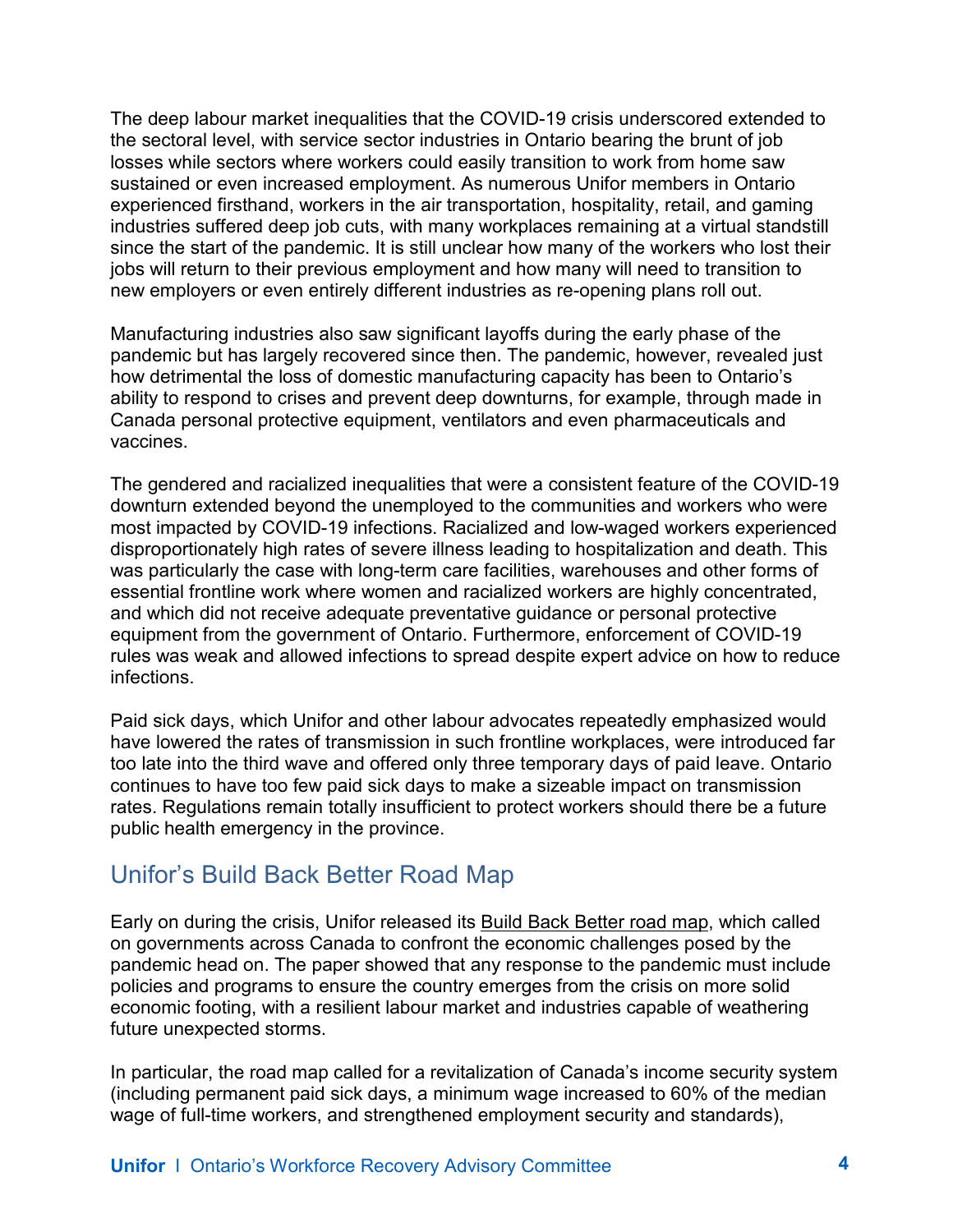significant investments in green jobs and decarbonization (expanded renewable energy, zero-emissions transit, clean tech in auto and related sectors, and a just transition fund), critical infrastructure spending on public works and transit tied to domestic procurement, a rebuilding of domestic industrial capacity all along the supply chain, and rescue packages that benefited workers rather than corporate executives and shareholders.

The pandemic has increased inequality across regions and marginalized groups. Rather than returning to the status quo that left thousands of individuals and families struggling to get by or, worse, creating new laws and regulations that will push even more people into poverty and economic exclusion, Ontario should implement a set of strong, worker and human focussed policies that improve employment quality and quality of life for everyone.

While government has pushed the ball forward on some fronts, there remains much to be done. Ontario, in particular, has largely taken a reactive stance towards the crisis, responding in an ad-hoc manner to the direct consequences of the pandemic rather than laying the groundwork for a stronger, more equitable and resilient economy. Unifor's Ontario [2021 Budget submission](https://www.unifor.org/en/whats-new/briefs-statements/ontario-2021-budget-consultation-submission) called on the provincial government to address a number of the flaws that had been revealed in both Ontario's health care system and the economy itself. These included **instituting at least 7 permanent days of paid sick leave, the phasing out of for-profit long-term care homes, implementing universal pharmacare in partnership with the Federal government, and additional investments in health care and hospitals.**

Unifor also called on the Ontario government to protect its most vulnerable and precarious workers **by raising the provincial minimum wage to 60% of the median full-time wage (\$15.86 in 2020) and raising wages for public sector frontline workers in health care, education, and social services; investing in the manufacturing sector by sharing the costs of made-in-Canada municipal transit vehicle purchases and working with federal/municipal governments on a targeted auto development strategy that would see high value investments in zero emission vehicle (ZEV) product and component part programs.** Provincial funding to support Ford's re-tooling of the Oakville Assembly Plant to produce new electric vehicles was a welcome and necessary contribution to the future of auto assembly in Ontario. Further investments in both productive capacity across the supply chain and workers skills are needed to maximize the benefit of this transition toward electrification.

Further recommendations in Unifor's road map include a commitment, by Ontario, to **long-term investments in critical physical and social infrastructure, including implementing universal child care with the Federal government, maintaining and expanding affordable public transit, and building more affordable housing units while implementing greater protections against eviction and rent increases for tenants**.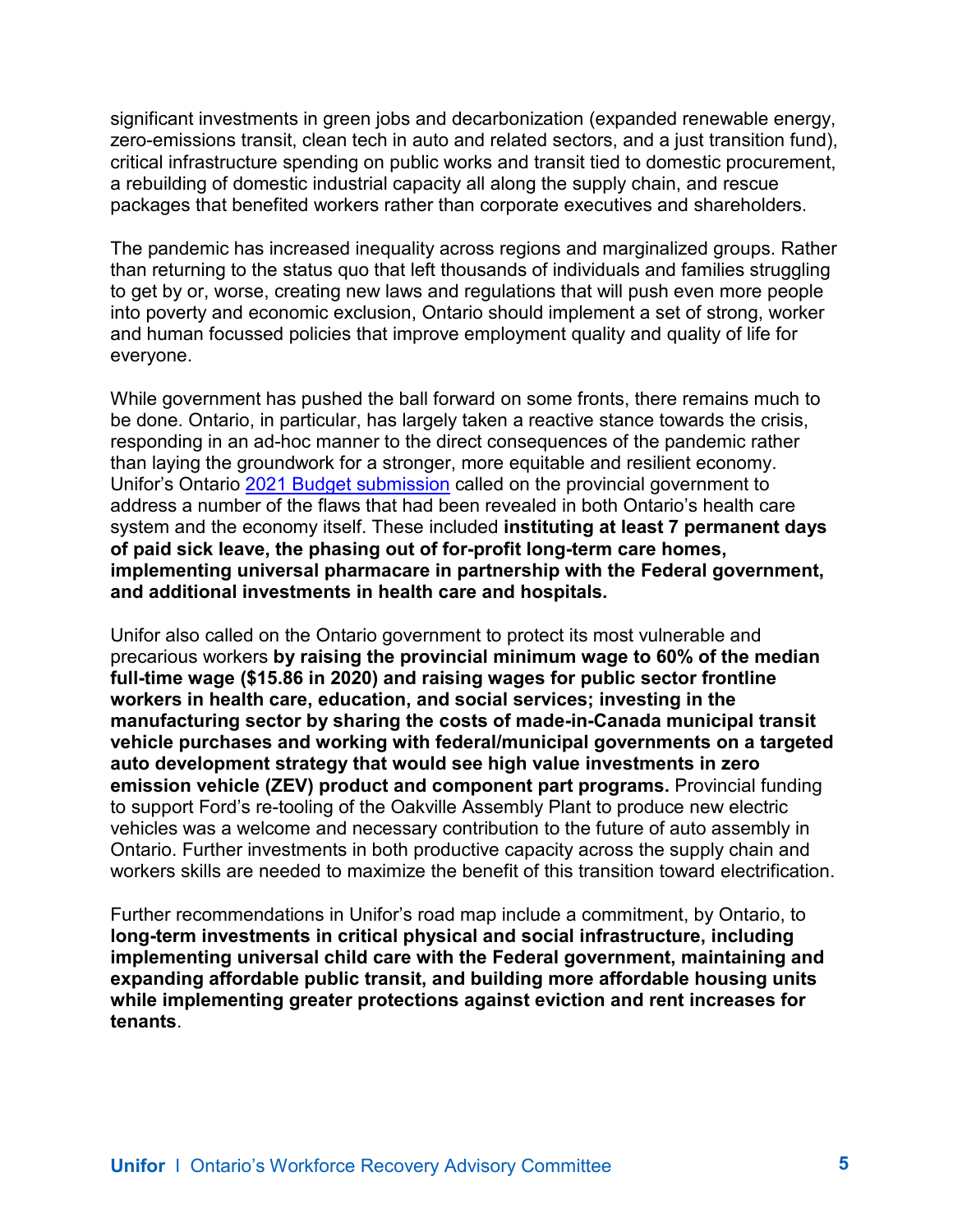# <span id="page-5-0"></span>Key focal points for workforce recovery committee to consider

As the Workforce Recovery Advisory Committee moves forward with its mandate to improve employment policy and investments in Ontario's workers to bolster the economic recovery, it is vital that the foundation of the committee's vision incorporates inclusivity, fairness and resilience. As outlined above, the pandemic has truly underscored how many workers in the province were at risk of falling through the cracks of a patchwork of social and labour market programs that were simply not up to the task of protecting precarious workers from an economic downturn of this magnitude. Without the Federal government's emergency wage and income support programs, there is no doubt that Ontario's welfare and employment programs would have been stretched to the breaking point. Most concerning, as has been seen time and time again throughout the pandemic, racialized workers, women and young people disproportionately suffered the worst effects of the economic crisis and most would have met even worse outcomes without emergency federal support programs. Furthermore, it is expected that thousands of workers will be forced to transition to new careers due to economic restructuring after the crisis, technological change and the transition to green energy. It is imperative government put policies in place that ease the transition for workers and provide support through the adjustment process.

Each of the three recovery pillars identified by the Workforce Recovery Advisory Committee must therefore ensure that, moving forward, **employment policies and investments in Ontario set inclusivity as an overarching goal, with targeted policies and spending that aim to provide secure, good paying jobs including for precarious workers at the margins of the labour market.**. The Committee's mandate must also ensure fairness in the labour market, by **ensuring that the province's labour standards recognize the structural powerlessness the vast majority of workers face in the labour market and which address this power difference by orienting the recovery towards improving workers' well-being rather than employers' profits**.

The Committee's mandate must be carried out **with a view towards the need for workers' resilience in the face of unexpected economic and public health crises – so that support programs are in place to help workers weather unexpected storms and to get them quickly back on their feet – as well as economic resilience,** so that Ontario's industries are able to pivot quickly in the face of rapid technological changes and shifts in global demand.

With these three overarching goals in mind, the following sections outline Unifor's recommendations for each of the three recovery pillars identified by the Workforce Recovery Advisory Committee.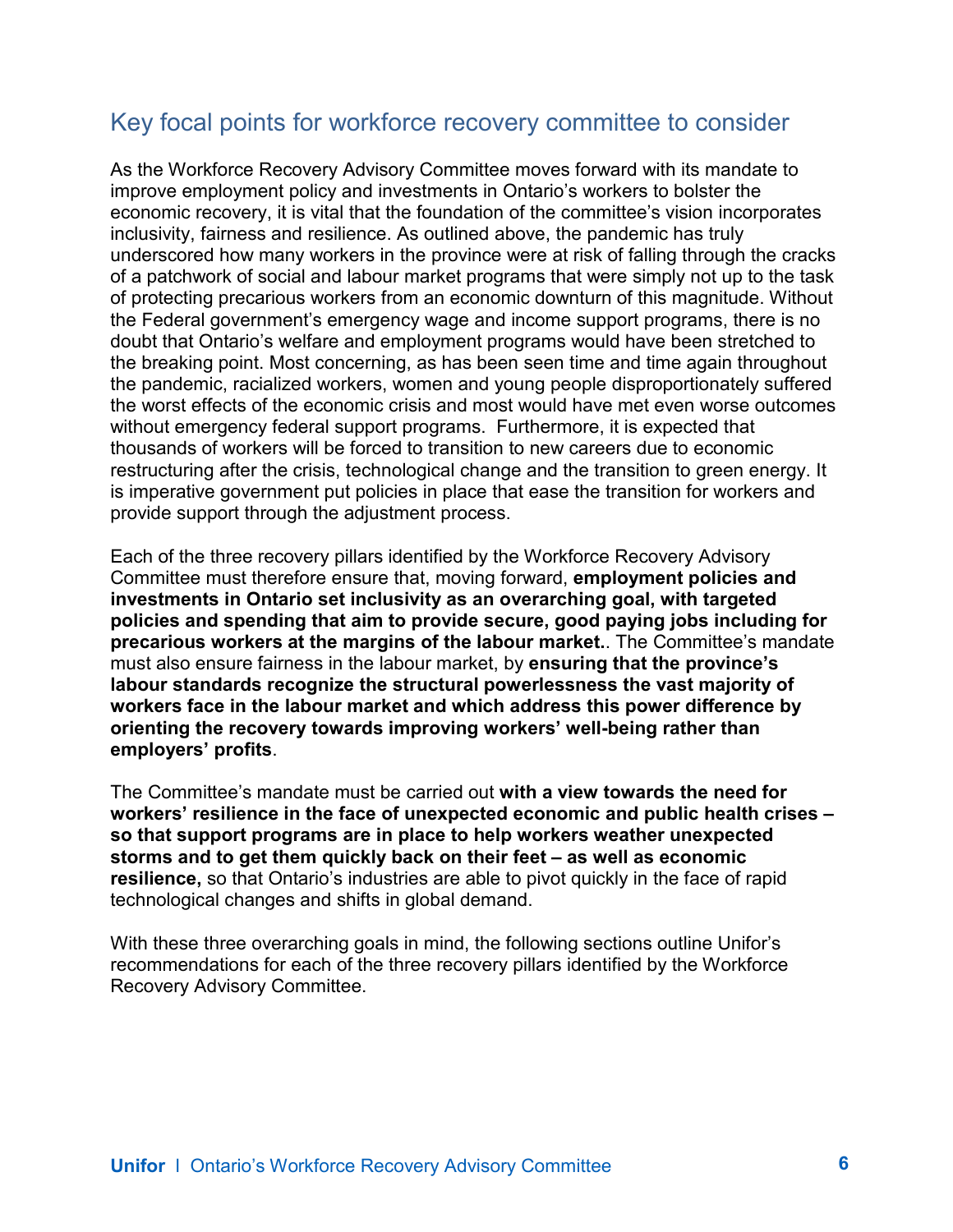# <span id="page-6-0"></span>Recovery pillar #1: Economic recovery:

### How to make Ontario the top jurisdiction with a world-class workforce and talent supply?

There are numerous investments the Ontario government must make in order to make Ontario the top jurisdiction with a world-class workforce and talent supply. Necessary investments are outlined below.

#### <span id="page-6-1"></span>**Investments in post-secondary education**

A world-class workforce can only come about as a result of quality education, particularly at the post-secondary level where key skills and competencies are developed. Ontario's 2021 budget marks a step in the right direction, with funding earmarked for maintaining and modernizing facilities/equipment at Ontario's universities and colleges, along with targeted funding for post-secondary institutions experiencing financial challenges.

However, the transition to a market based, performance funding model has led to program cuts, particularly for the arts, and incentivized institutions to focus solely on programs that are best suited for particular businesses at the expense of providing wellrounded educational opportunities. The performance based funding model will further damage Ontario's post-secondary education system by increasing inequities, decreasing quality control, increasing precarious work while failing to improve labour market outcomes.

As labour market changes happen more swiftly through technological shifts and the transition to a greener economy, University and College programs will shift as well.

#### **Strategies to target education to these shifts must be developed in tandem with industrial strategies that aim to move the labour force towards growing sectors that are in high demand, while providing high-quality, well rounded education that forms a foundation for people throughout their careers.**

For example, any industrial strategy that supports a burgeoning battery and fuel cell industry for zero-emissions vehicles (ZEVs) should include funding that promotes relevant research and development at Ontario post-secondary institutions.

Government needs to hire thousands of personal support workers (PSWs) to meet the 4-hour care standard committed to by the Ford government last fall. Achieving this goal will require additional funding for colleges offering training programs and partnerships across industry. To ensure access to the programs and swift uptake, **the government should provide free tuition, integrate on-the-job training and dramatically improve working conditions and compensation so that workers have confidence in their ability to pay for the necessities of life and work with dignity and respect in the long-term care system.**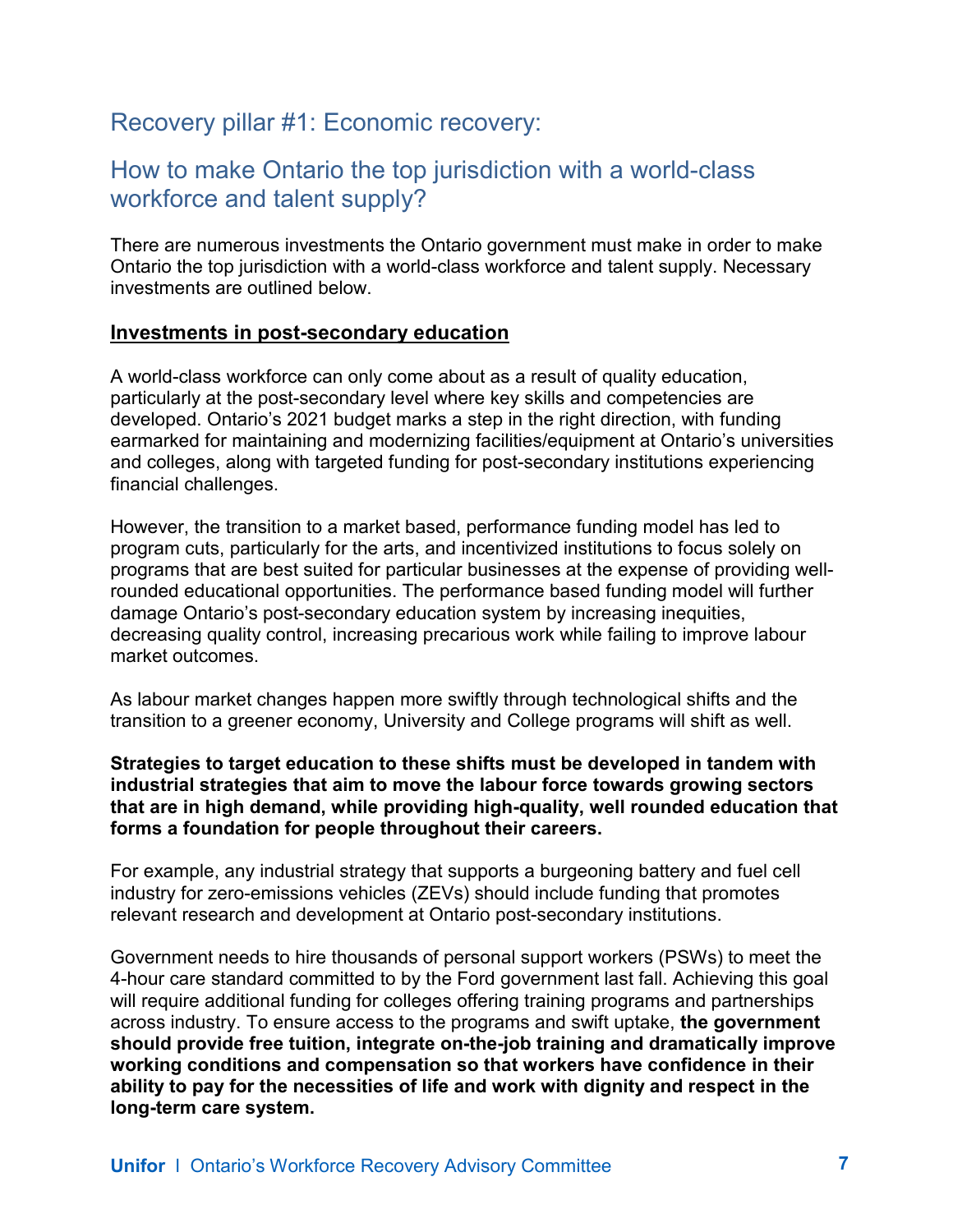**Barriers to post-secondary education must also be removed**, and the province should **restore the free-tuition program** introduced under the previous government, which saw significant increases in Indigenous, low-income and mature student enrollment. Eliminating tuition costs for low-income families for is a key step towards achieving a fairer, more inclusive labour market.

#### <span id="page-7-0"></span>**Investments in advanced job skills for future work**

Preparations for the future of work in Ontario must be led by **advanced job skills training and development, guided by clear labour market information and sectoral mapping**. Ontario's current labour market reports largely rely on Statistic Canada's monthly Labour Force Survey, which is far too general to provide the kind of granular data on industrial capacities and labour force skills needed to map potential trajectories forward. Moreover, the job outlooks that are published every two years effectively chart market demand rather than working in tandem with industrial strategies to support job growth in targeted sectors that will be in transition. **The Ministry of Labour, Training and Skills Development must provide funding and resources to work with individual employers and union locals to map out advanced jobs skills that are transferrable or will become needed as industries shift due to technological changes** and the move towards a greener economy.

Unifor's [partnership](https://centennialcollege.widen.net/s/fjdzgs6mvp/micro-credentials-advanced-manufacturing-and-automation) with Centennial College and the Ontario Ministry of Labour is an excellent example of offering skills-based training to unemployed and underemployed workers in sectors hard hit by the pandemic. The program focuses on micro-credentials in advanced manufacturing and automation. Micro-credentials must not replace the post-secondary education system but can enhance the system.

#### <span id="page-7-1"></span>**Investments in essential skills training, multi-stakeholder skills and development strategy tables**

Where essential jobs skills are lacking or incomplete for the future of work in Ontario, government should establish multi-stakeholder skills and development strategy tables, so that frontline organizations and employers can provide both input and receive information about the kinds of skills that are in demand.

Furthermore, Ontario must **develop a mechanism to recognize the essential, transferrable skills people have acquired through experience on the job and in life.** This could be achieved through a skills assessment process for basic hard and soft skills. This program must be available through employment service providers and postsecondary institutions.

Unifor has worked with many people who are highly capable workers and learners and have been in the workforce for many years. Their high school or post-secondary education was completed many years ago and they may need assistance to refresh their knowledge around entrance requirements including math, science and literacy. Ontario must **develop a mechanism for workers to acquire the skills necessary to pass the entrance requirements for more involved skills training**. Accessible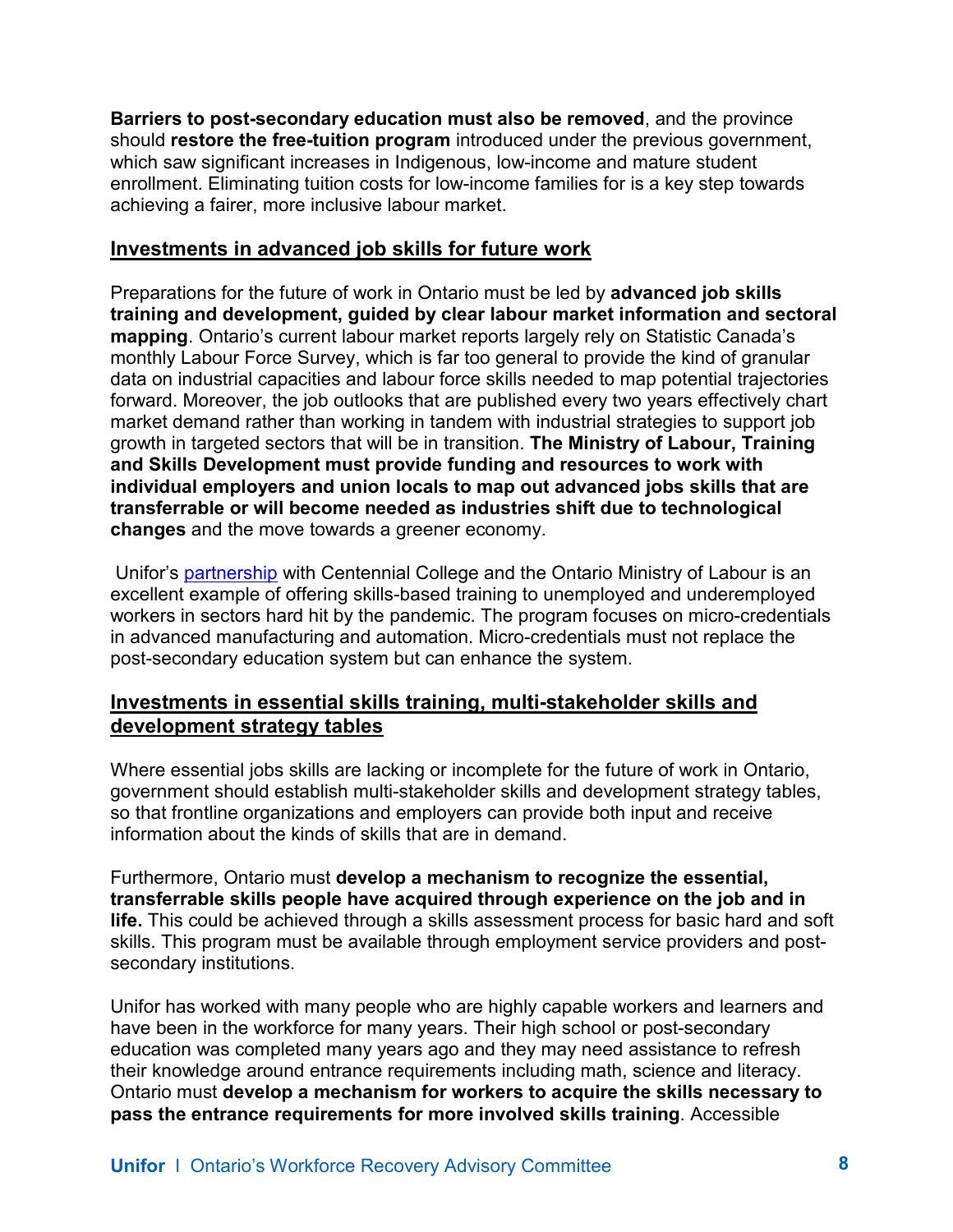services could include one-on-one tutors, small cohort programs, and high school, community and union programs.

Unemployed worker help centres (or "action centres") provide vital support for workers when their needs are heightened due to job loss. Unifor currently assists with five such action centres in the province of Ontario that are dependent on funding from the Ministry of Labour, Training and Skills Development. These centres operate through Adjustment Advisory Program Agreements governed by a labour adjustment committee who aim to directly assist displaced members impacted by plant closures.

It has become evident in recent years that more of these help centres and partnerships with unemployed workers' advocacy groups and networks are needed across Ontario to maintain vital services for the newly unemployed, including through peer-based job search supports, worker-focused skills retraining and help with EI applications. **The government should assign dedicated, annual funding to encourage the development of community-focused action centres, including through joint sponsorships with employers where appropriate.**

As many workers who may not have qualified for employment insurance will be required to transition to new roles or industries after the pandemic, the Ontario government should **ensure universal access to employment services and provide income support for unemployed workers returning to post-secondary education** as they transition to new careers.

Finally, government, industry and workers' organizations must **convene sector specific tables to foster skills development dialogue and partnership.** These tables should design sector specific training hubs with investment from employers, governments and unions to create a common pool of highly trained workers. Poaching concerns should be addressed through investments in better working conditions as opposed to abdicating the responsibility for training workers to conduct the work necessary to run their business.

#### <span id="page-8-0"></span>**Stronger labour standards to encourage good job growth – incentivizing labour market participation**

Finally, **an indispensable component of the first pillar must be strengthening labour standards** in Ontario. The COVID-19 pandemic revealed a workforce that was ill-prepared for the double pronged threat of a public health and economic crisis. Declines in job and income security, combined with chronic losses in bargaining power and increasingly precarious employment relationships, meant that the average Ontario worker was highly exposed to both the virus itself and the threat of job loss. These effects were not borne equally, but disproportionately impacted young, racialized and women workers and sectors where union density is low. It is noteworthy that while Quebec suffered a higher unemployment rate in the early months of the COVID-19 pandemic, its participation rate suffered a smaller impact, suggesting that workers were far more likely to remain attached to their jobs. Quebec has since rebounded and has had the lowest unemployment rate in the country over the past few months. A key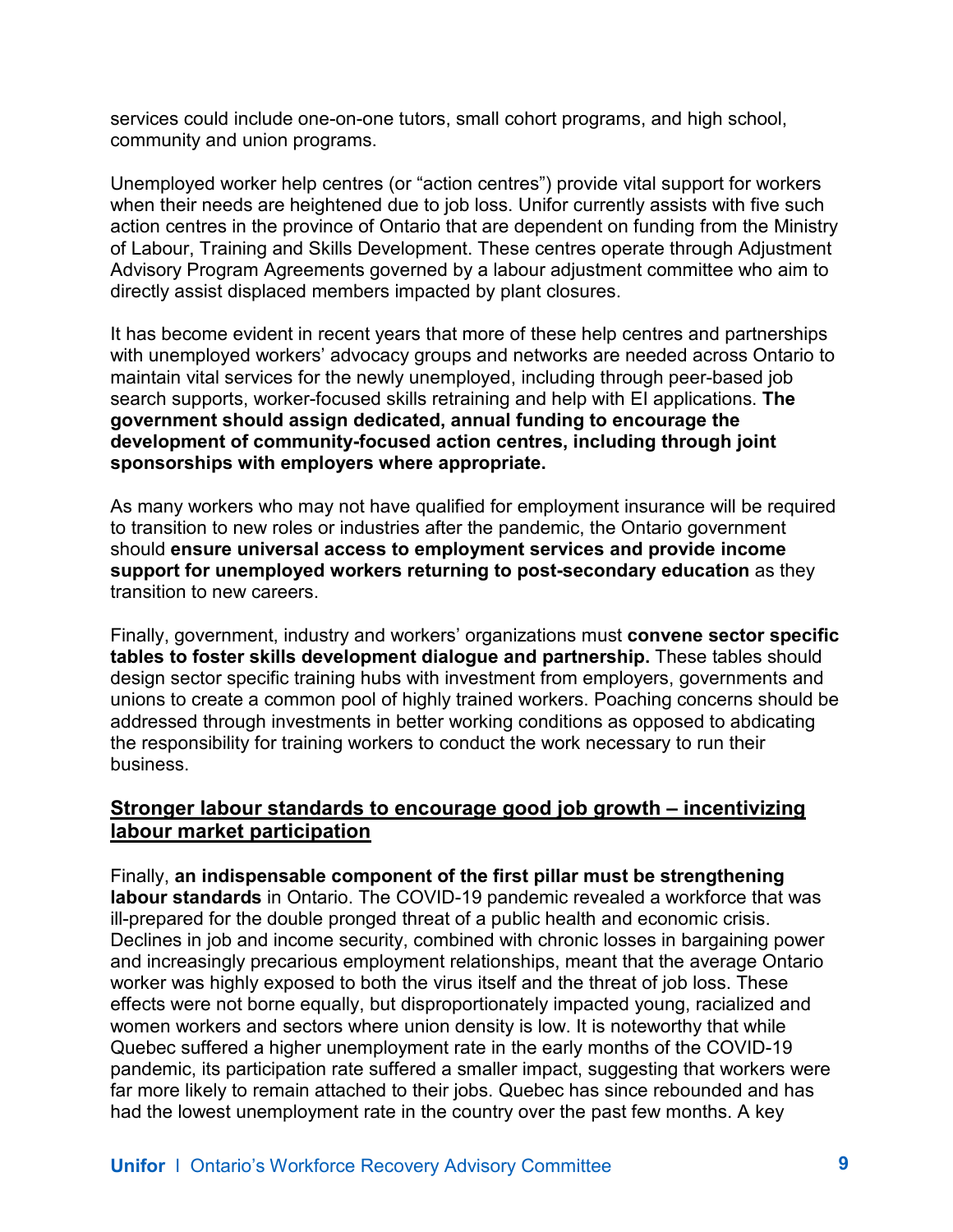component of Quebec's relative success is undoubtedly its higher rate of collective bargaining coverage (40% in May 2021 compared to 27.2% for Ontario) and stronger labour standards.

Front-line workers across the province have proven just how valuable the work they do is to individuals, to families and to the entire economy. Long term care workers in particular are traumatized after working through what can only be described as a humanitarian crisis. The crisis in long-term care was brewing long before the pandemic began. Ending the crisis will require permanent increases in pay and a commitment to making more jobs full-time to attract people to the rewarding work that has been made grueling by the lack of investment in care provisions.

As Unifor noted in its submission to the [Changing Workplaces Consultation](https://www.unifor.org/sites/default/files/attachments/unifor_final_submission_ontario_changing_workplaces.pdf) in 2015, the polarization of Ontario's labour market into high wage growth/secure employment sectors and stagnant wage growth/insecure employment sectors has been driven by a loss of bargaining power and labour market shifts that have rendered many of Ontario's aging labour standards ineffective. In order to address these chronic problems, Unifor continues to advocate for the two-pronged approach of strengthening unions and improving statutory labour standards.

Unifor's specific recommendations for improving the labour relations model in Ontario can be found in section 4 of our Changing Workplaces submission, but in general it is **proposed that card-based certification be reintroduced for new bargaining units, removing barriers to first contract arbitration, implementing successorship rights, and amending the** *Labour Relations Act* **to pave way for broader based bargaining in sectors where bargaining unit consolidation would improve collective bargaining outcomes**.

Section 3 of the Changing Workplaces submission details Unifor's proposed amendments to the *Employment Standards Act*, but in general Unifor argued for **improved hours of work regulations to reduce scheduling insecurity and irregular work hours, equal treatment provisions so to eliminate multi-tiered wages and benefits for workers performing substantially the same work (i.e. restoring the Equal Pay for Equal Work provision of Bill 148), protections for migrant workers, and improved enforcement of the** *ESA***. Unifor also reiterates its recent call for seven permanent days of paid sick leave and 14 days of paid sick leave during a public health emergency.** 

Additional recommendations include developing **portable benefits for workers, employment standards for non-standard workers, pay equity, and on-call pay**.

Government has an important role to play in ensuring employers are adhering to the law. To that end government **must increase proactive workplace inspections to ensure employers are adhering to all labour laws and employment standards and impose stricter financial penalties** when employers are found guilty of employment standards and labour law violations (e.g. unpaid wages, overtime violations, interfering in union drives, etc.).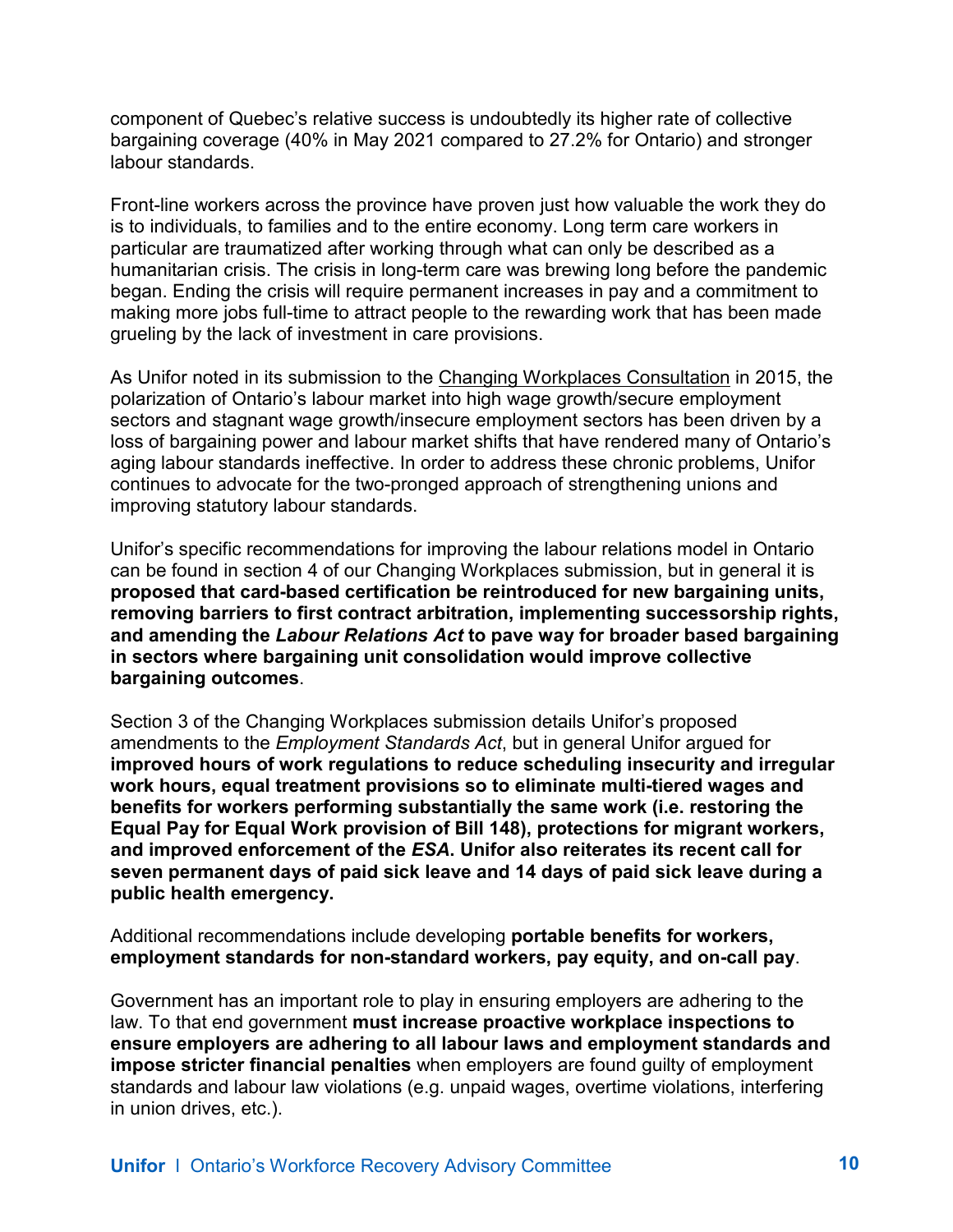In *The Good Jobs Strategy: How the Smartest Companies Invest in Employees to Lower Costs and Boost Profits*, author Zeynep Ton outlines the process by which business owners can increase the quality of work in order to improve business and worker outcomes. Government can encourage the kind of conditions needed for this strategy to be put in place in more businesses by increasing wages and working conditions for the lowest paid workers. Furthermore, getting more money into the hands of low-wage workers, including people working in long-term care, gorcery stores and other front-line workers, is an economic booster as low-wage workers are more likely to spend that money on necessities in the local economy than people higher up on the income and wealth ladder. **Implementing these solutions would boost the economy from the bottom up.** 

<span id="page-10-0"></span>Recovery pillar #2: Strengthening Ontario's competitive position:

In an increasingly remote, global and technologically advanced economy, how will we ensure that Ontario remains the best place in North America to recruit, retain, and reward workers?

Growth strategies aren't just about building an environment where people can easily work from home, though that will be important. Just as important are industrial strategies that actively create environments where desired sectors can grow and prosper while building urban and rural environments where people want (and can afford) to live.

### <span id="page-10-1"></span>**Targeted industrial growth strategies and supply chain development**

The ability to make and create in Ontario matters. In the days after the pandemic hit, it quickly became clear that Canada was facing a goods and services shortage. Since then, supply shortages, including semi-conductors in the auto sector, have shown how important a strong manufacturing sector in Ontario is to the functioning of Ontario's economy, during crisis and beyond.

Industrial strategies that actively create environments where desired sectors can grow and prosper must be an important component of strengthening Ontario's competitive position. This includes a **focus on advanced manufacturing including aerospace, auto and clean energy, and a telecommunications framework that ensures equitable access and Canadian content.**

The Ontario government must:

- create comprehensive industrial strategies including in critical sectors such as auto, aerospace, and telecommunications;
- implement measures to protect the supply chains for critical goods and services;
- replant the seeds of industrial capacity in targeted growth sectors such as health care and biomedicine;
- reactivate vacant capacity across the province.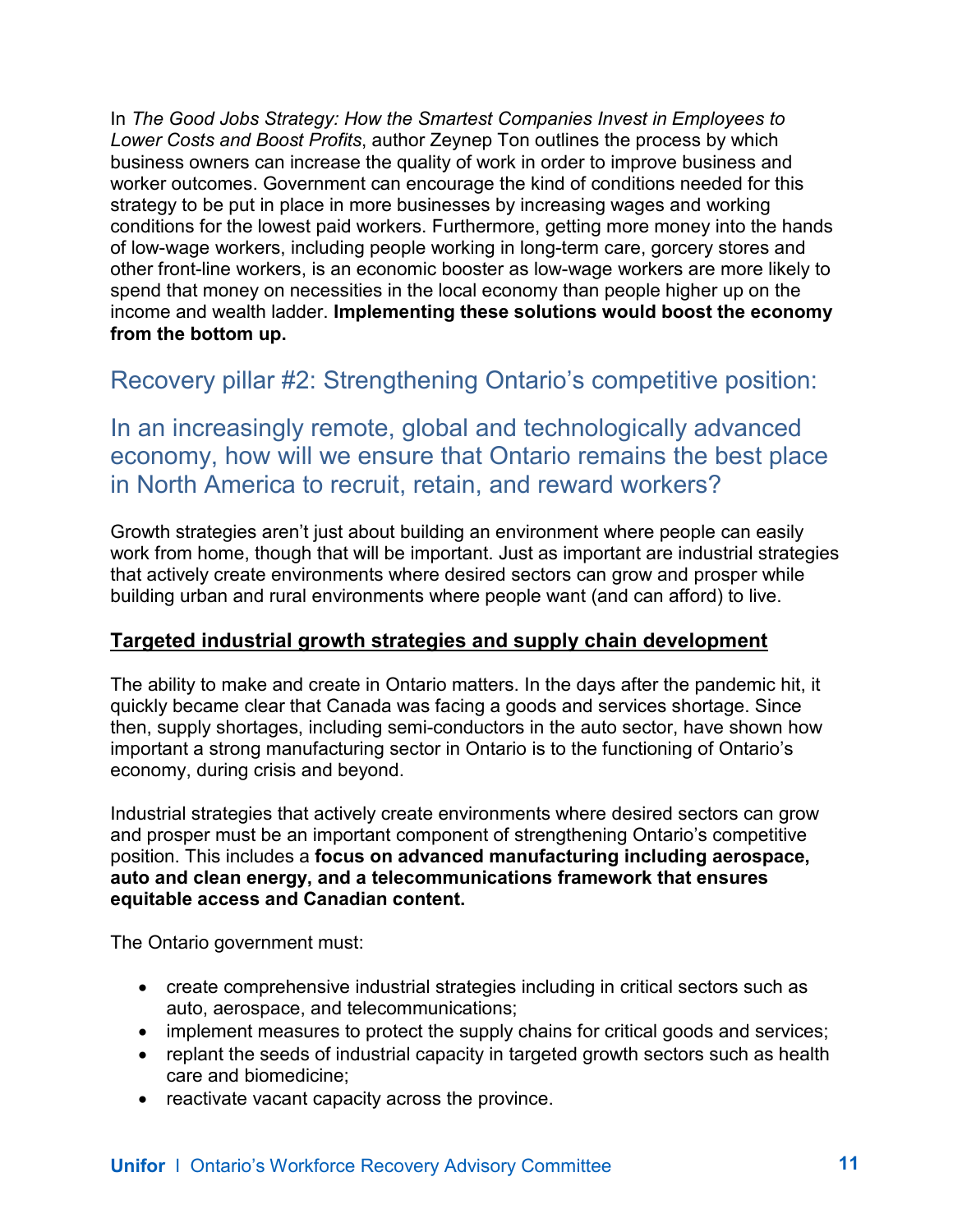For example, in the aerospace sector, **provincial governments should focus on workforce development and planning and the creation of an aerospace council to foster tri-partite conversation and planning** as a first step towards coherent industrial strategy that creates and sustains good jobs, technological advancement and a shift to cleaner travel.

In the telecommunications sector, government **must develop a strategy that will keep good jobs in Canada and require telecommunications companies to maintain good, local jobs if they receive infrastructure funding from the federal or provincial governments**.

In the recent Ontario budget, the province set aside \$56.4 million over four years, to create the Ontario Vehicle Innovation Network (OVIN). The Network aims to encourage innovation and collaboration through partnerships between small and medium‐sized enterprises, academia, and auto industry and battery sector. This was a modest step, but certainly in the right direction. **More investments along these lines will be needed if Ontario is to become a centre for battery production, ZEV-related component parts production clean vehicle technological innovation**.

Clean energy investments must become a top priority if Ontario is to tap into the global shift towards renewable energy and clean technology. While Ontario's participation in the Small Modular Reactor (SMR) Roadmap and its Low-Carbon Hydrogen Strategy may offer new paths to job growth in clean energy, the fact remains that expanding existing renewable energy projects would create immediate jobs in the near future while decarbonizing our energy usage. Unfortunately, the current government has moved in the wrong direction on the renewable energy front, having cancelled nearly 800 renewable energy projects in 2018 at the cost of \$231 million and repealed the *Green Energy Act* (2009), which would have created thousands of jobs and new sources of revenue for the growing clean energy sector. **These projects and the** *Green Energy Act* **should be reinstated and the provincial government must commit to expanding its investments in the renewable energy sector, moving forward**.

The government's announced support for EV production in Ontario continues to be at odds with its elimination of the EV rebate in 2018, which caused EV sales in the province to plummet by 55%. If domestic EV production is to be met by increased domestic demand for EVs**, the rebate program must be restored and additional infrastructure needs (including charging stations) must be meaningfully expanded.**

Ontario's scrapping of its cap-and-trade system and its withdrawal from the carbon pricing market that it shared with Quebec and California also led to a \$1.9 billion revenue shortfall that it was forced to make up through job-killing cuts in other areas.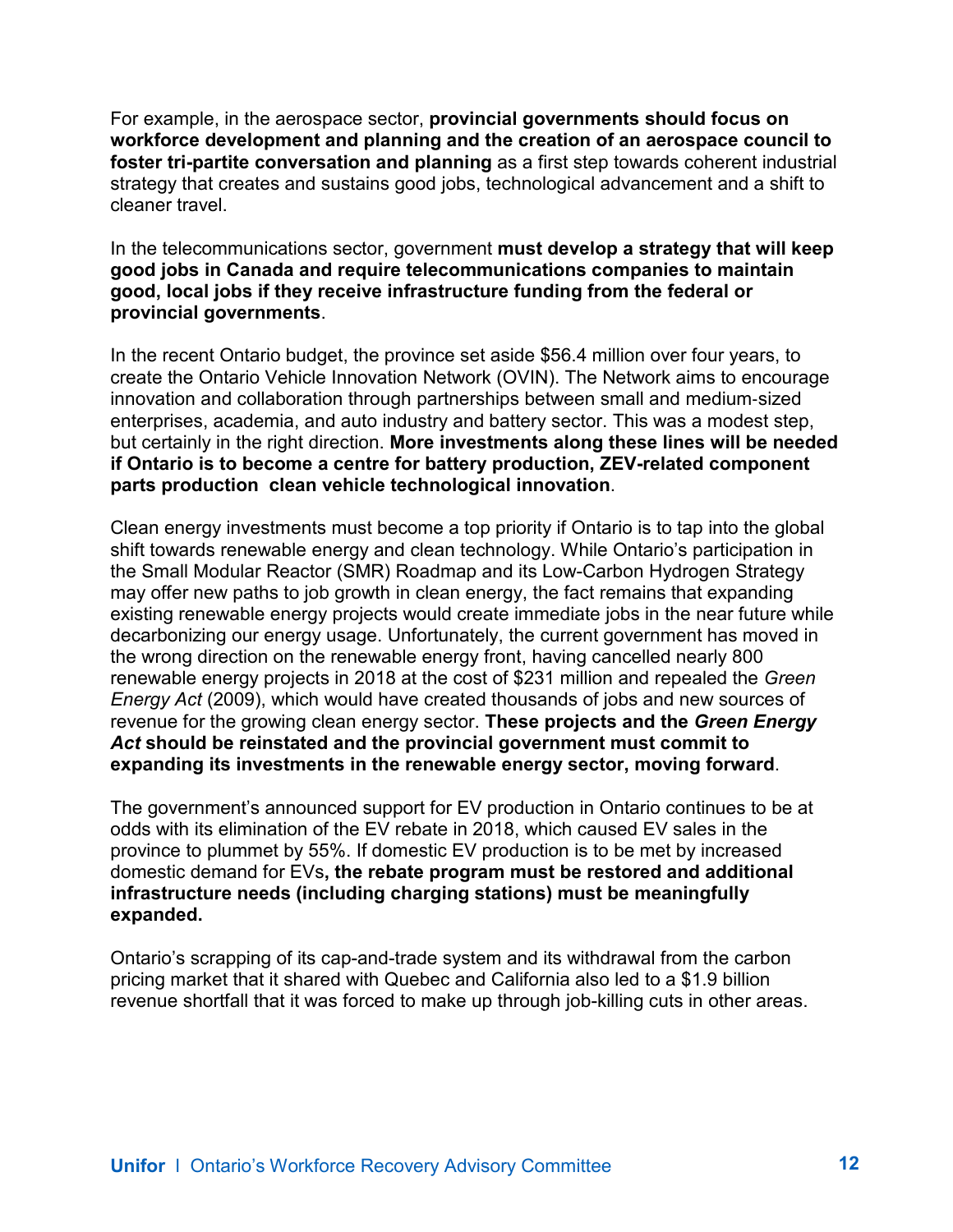#### <span id="page-12-0"></span>**Investments in core social infrastructure, including Pharmacare, child care, public transit, affordable housing, universal broadband access**

Being the best place to work in North America includes building cities and towns where people want (and can afford) to live. This means building the core social infrastructure that people rely on every day and making sure it is affordable. To that end, the Ontario government must:

- **Declare internet access a human right and build broadband infrastructure across the province** to ensure people can access the internet cheaply and easily no matter where they choose to live;
- **Expand investment in zero-emission public transit infrastructure** in both large and small urban settings, which is particularly effective as transit projects will drive demand for electrification, which will have ripple effects throughout the economy;
- **Work with the federal government to roll out the universal, affordable child care** program committed to in federal budget 2021. Government must also respect the 10 necessary elements to ensure a high quality system outlined by [Child Care Now;](https://timeforchildcare.ca/2021/07/06/canadas-roadmap-to-affordable-child-care-for-all/)
- Advocate the federal government **implement a universal pharmacare program** and work with the federal government to implement the program provincially;
- Ensure housing affordability across the province. This includes **building and retrofitting housing infrastructure that targets those most in need of affordable, quality housing stock**—renters, Indigenous communities and those with supportive housing needs including the homeless, people with disabilities and people living with addictions and mental health concerns. **Effective incentives for new purpose-built, low income rental housing construction, subsidies for cooperative housing and integration with social programs for vulnerable communities** should remain a priority;
- **Implement a robust and comprehensive skills training program** as highlighted above in cooperation with the federal government. There will be a need for government to facilitate a fair and just transition to new jobs for many—a need that has accelerated due to the pandemic. **Such a program should include access to public post-secondary education, be integrated with Employment Insurance (EI), and should include various components like skills assessments, worker-focused training requirements and income supports while people receive training**;
- **Ensure that high quality, stable employment in Ontario underpins all government programs and investments**. Government must lead in building good jobs into all organizational operations. Instead of creating precarious work, government must ensure stability, security, decent income and access to benefits. It must also make every effort to ensure equity and diversity in hiring and operations.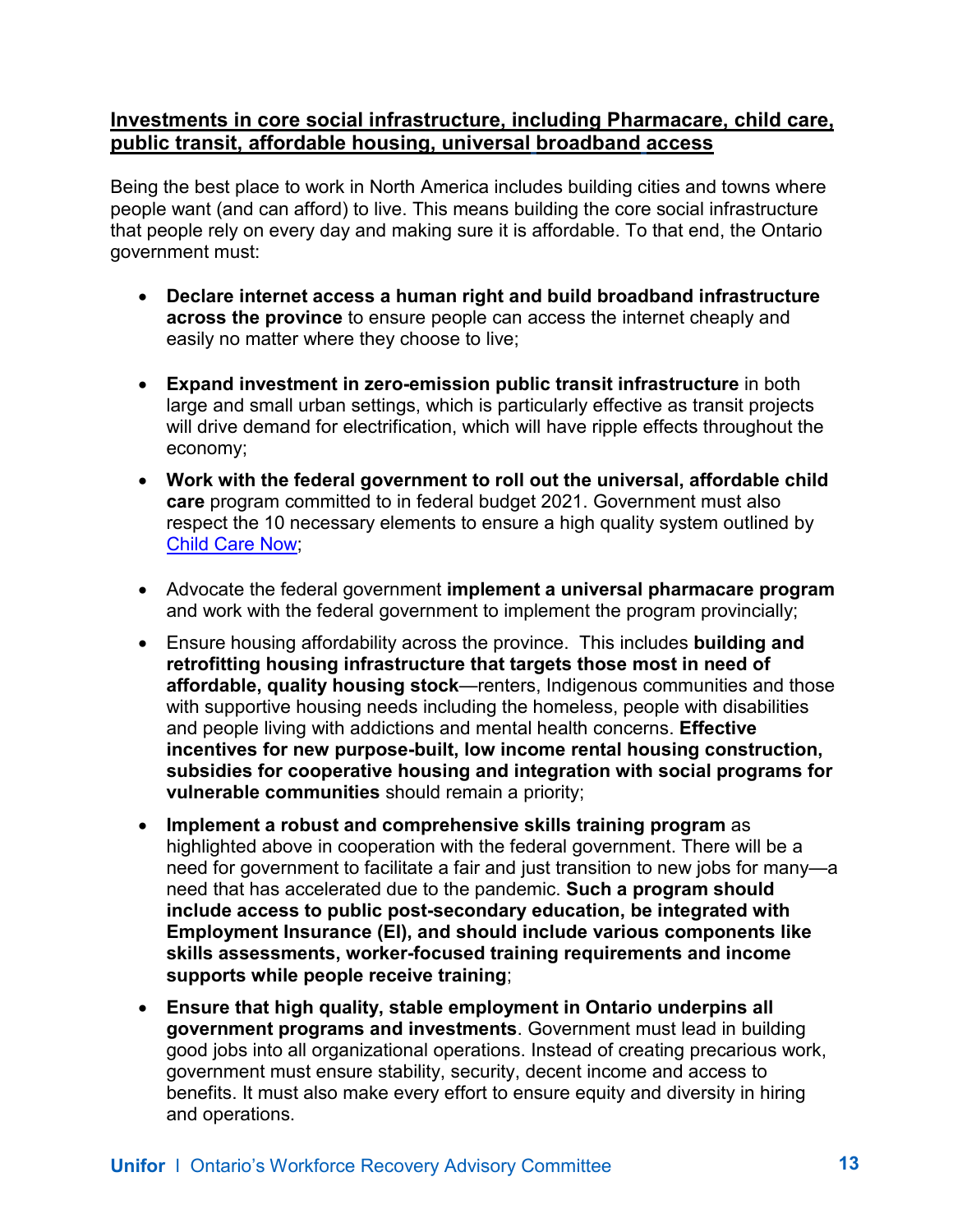# <span id="page-13-0"></span>Recovery pillar #3: Supporting workers:

### How to ensure Ontario's technology platform workers benefit from flexibility, control, and security?

While advocates of the gig economy and platform work often tout the advantages of flexibility and independence, Unifor argues that Ontario needs to locate the growth of the gig economy within broader labour market trends that have resulted in increasing precariousness and stagnating wages over the past few decades. Within this context, the choice of entering into gig work is often a constrained choice since many workers – particularly those who are marginalized, including racialized workers, women, youths, and newcomers – have few options to earn a living wage and will take any incomegenerating opportunity that comes their way.

Unifor believes that workers who opt for the constrained choice of gig work should not be forced to cope with the absence of minimum labour standards and protections. Most importantly, the high degree of financial vulnerability that many gig workers are exposed to and the solitary nature of gig work means that **gig workers must be able to have the right to form a labour union in order to redress common grievances and seek better working conditions.** Unless these issues are addressed, gig work in its current form will inevitably creep into an increasing number of Ontario's industries, leading to a race to the bottom that will only accelerate the growth of precarious work across the province and undermine the province's ability to achieve pillars 1 and 2.

In 2020, the Ontario Labour Relations Board made the historic decision that couriers delivering food on behalf of Foodora Inc. were dependent contractors under the *Labour Relations Act*, which meant that they had the right to unionize. While Foodora effectively circumvented this decision by closing up shop in Ontario, the fact remains that the Board correctly determined that couriers working on behalf of app-based delivery companies were economically dependent upon the company for their income, and were therefore being misclassified as independent contractors. Bill 148, which was effectively repealed by the current government, made it unlawful for employers to misclassify their workers, however, Unifor argues that the law should go one step further by **automatically classifying platform workers as dependent contractors with the right to unionize** unless companies can prove otherwise.

**Establishing certain baseline labour standards for gig workers in their capacity as dependent contractors under the** *Employment Standards Act* will be necessary to reduce their vulnerability and precariousness. However, gig workers in specific sectors face unique challenges which they must be able to address collectively, through negotiation, rather than relying solely on baseline labour standards. The reality is that many workers in the gig economy work in environments that make it difficult to engage in standard models of collective bargaining due to the fragmented nature of their work and the number of companies or platforms a specific worker might operate on behalf of.

As noted above, **the** *Labour Relations Act* **should explicitly set out avenues for broader-based, multi-employer bargaining that would permit the negotiation of**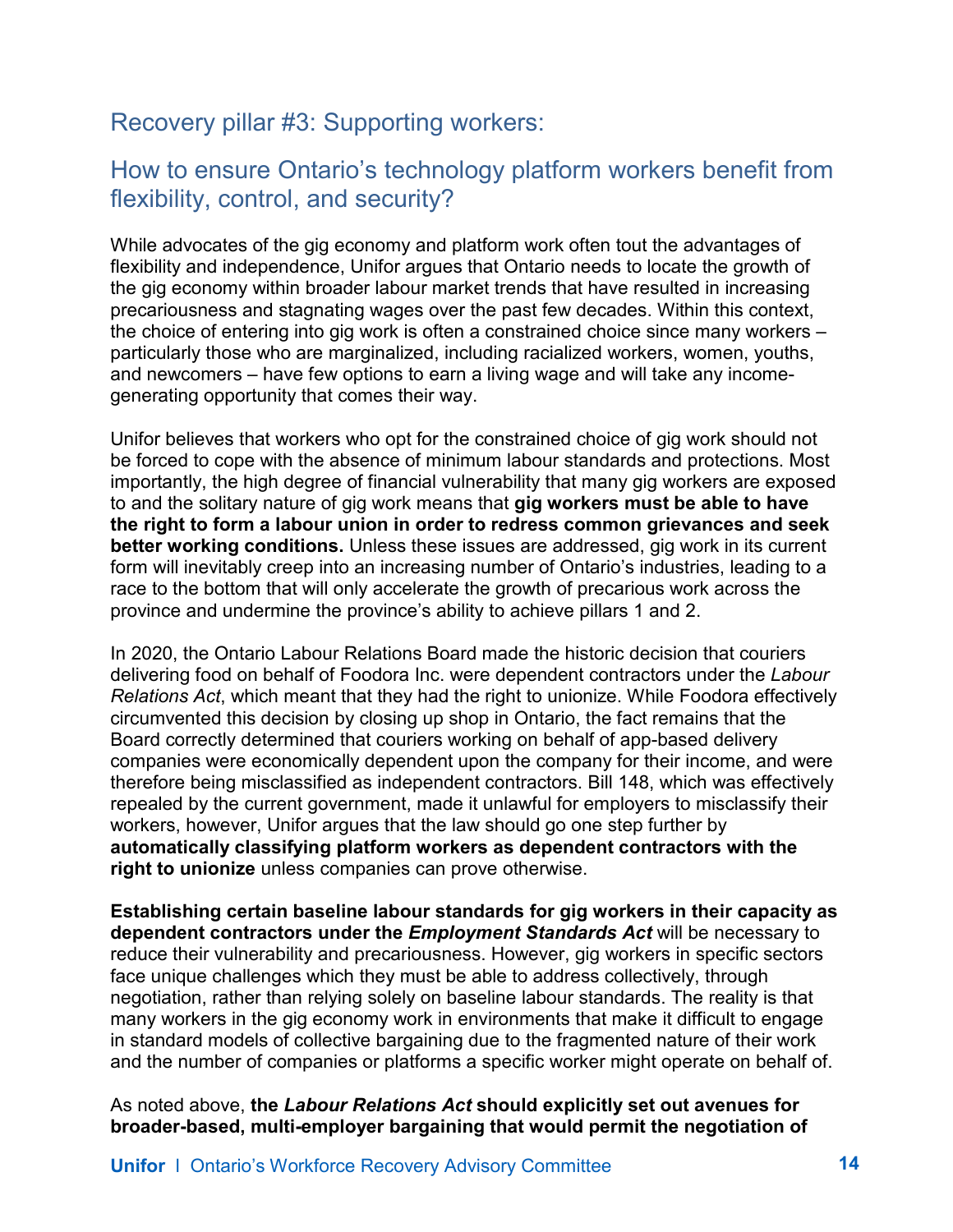**terms (via collective agreement or sectoral tables) for gig workers in a specific sector (e.g. those working for ride-sharing companies, couriers, etc.).** Providing gig workers in Ontario with rights of representation and bargaining across an entire sector or platform of gig work would help to establish industry-wide labour standards in the province, which are responsive to the unique challenges of gig work in that area.

### <span id="page-14-0"></span>Summary and conclusion

<span id="page-14-1"></span>Unifor's vision for the future of work in Ontario sees government taking on a bigger role in guiding, rather than merely responding, to economic and labour market realities through bigger investments in the workforce, strengthened labour standards, and targeted industrial strategies for sectors in transition. Above all, Unifor and its members want to see a future of work where the most vulnerable workers are protected from economic downturns and a job market that has become more inclusive, fair and resilient. While the current submission provides a snapshot of Unifor's recommendations for the future of work in Ontario, our organization welcomes the opportunity for more detailed engagement on any of the points outlined above.